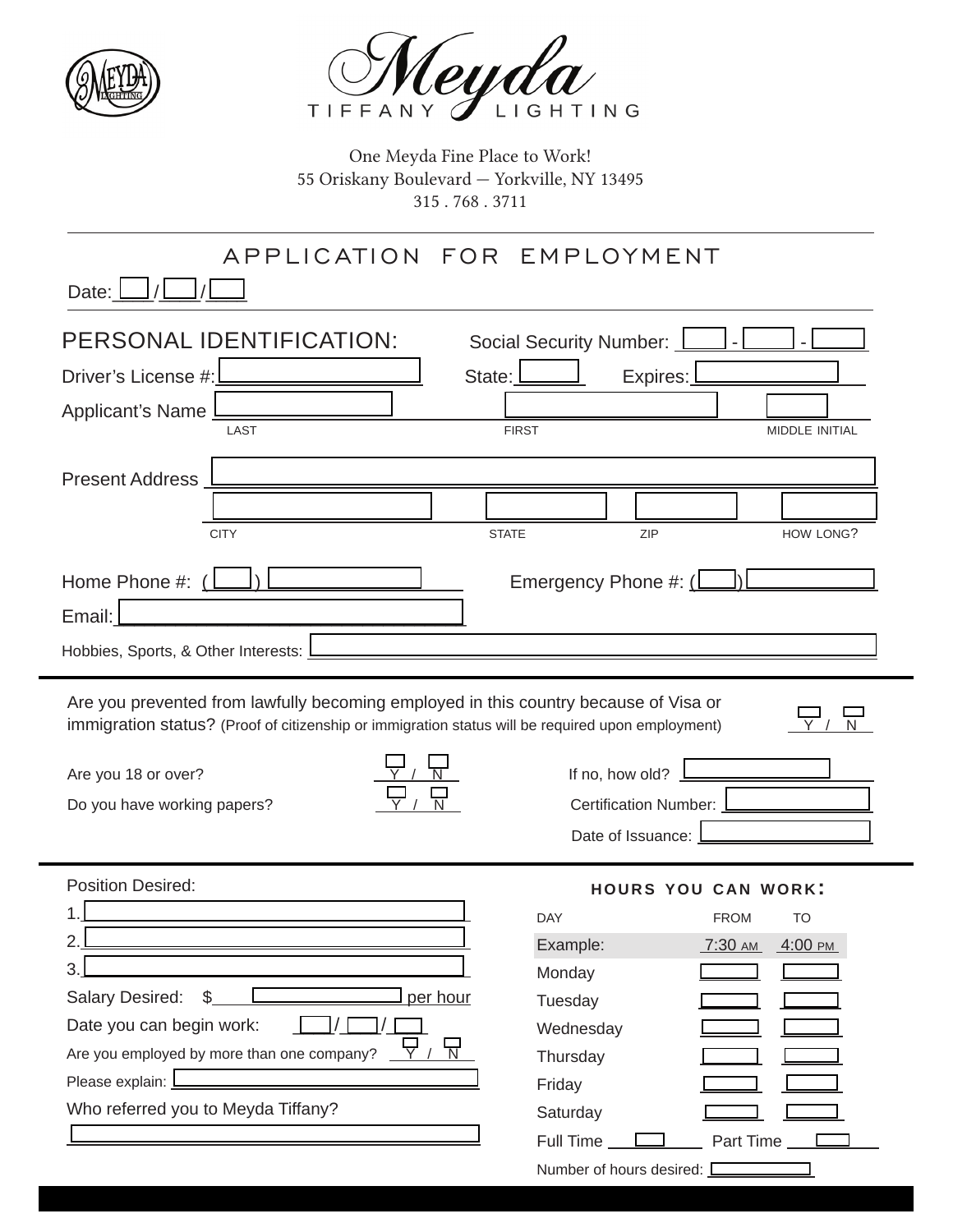## education

| <b>HIGH SCHOOL EDUCATION</b><br>School Name <u>Lander and Theory</u><br>City & State $_$<br>Major Course of Study L                                                                                                                                                                                                                                                | <b>Highest Grade</b><br>12<br>Did you graduate?<br>Type of Degree                                                                         |
|--------------------------------------------------------------------------------------------------------------------------------------------------------------------------------------------------------------------------------------------------------------------------------------------------------------------------------------------------------------------|-------------------------------------------------------------------------------------------------------------------------------------------|
| <b>COLLEGE EDUCATION</b><br>School Name<br>City & State $\Box$<br>Major Course of Study L                                                                                                                                                                                                                                                                          | <b>Highest Grade</b><br>12<br>10<br>11<br>ロ<br>Did you graduate?<br>Type of Degree                                                        |
| <b>TRADE SCHOOL EDUCATION</b><br><b>School Name</b><br>City & State _<br>Major Course of Study                                                                                                                                                                                                                                                                     | □<br>$\frac{\square}{11}$<br>믕<br>$\frac{1}{10}$<br><b>Highest Grade</b><br>12<br>$\Box$<br>□<br>Did you graduate?<br>N<br>Type of Degree |
| Please list additional skills, technical or professional<br>knowledge that you feel would enhance this application<br>for employment.                                                                                                                                                                                                                              | List any licences, certificates, publications or professional<br>achievements that would support this application for<br>employment.      |
| PERSONAL REFERENCES: (DO NOT LIST RELATIVES OR PREVIOUS EMPLOYERS)<br>1. NAME<br><b>ADDRESS</b><br>2. NAME<br>ADDRESS  <br>3. NAME<br>ADDRESS                                                                                                                                                                                                                      | <b>OCCUPATION</b><br>PHONE<br><b>OCCUPATION</b><br>PHONE<br><b>OCCUPATION</b><br>PHONE                                                    |
| Have you ever been convicted of any crime other than a traffic violation?<br>If yes state nature of crime: $\mathbf{I}$<br>Have you ever been discharged or asked to resign by any former employee?<br>If yes, explain in detail: $\mathbf{\underline{I}}$<br>NO APPLICANT WILL BE EXCLUDED FROM CONSIDERATION FOR EMPLOYMENT TO DUE PRIOR ARRESTS OR CONVICTIONS. |                                                                                                                                           |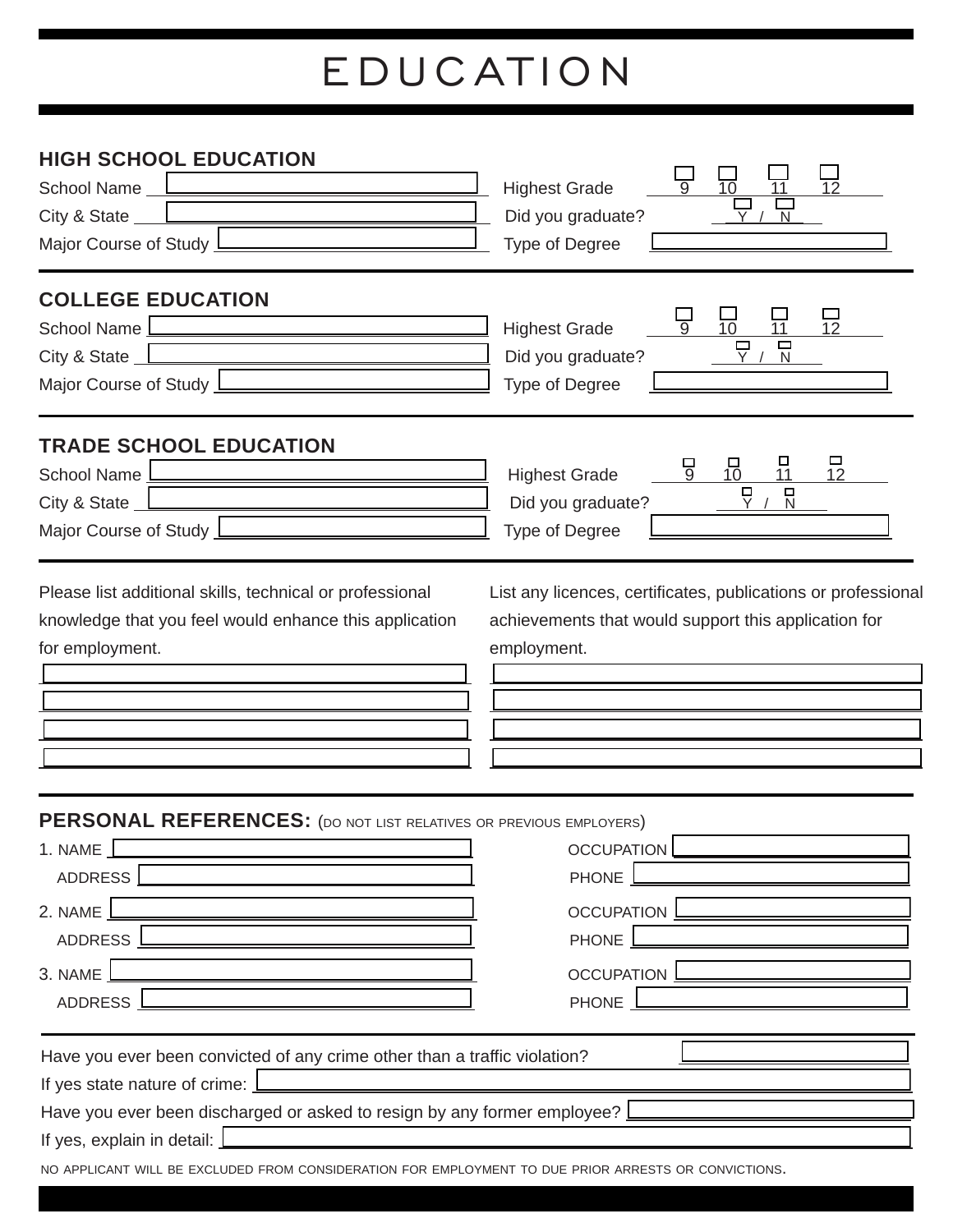## employment history

## **IMPORTANT:** Please list all Present & Previous Employment.<br>Including Part-Time & Summer Employment

| Company Name L<br>Address  <br>Start Date L<br>Leaving Date L<br>Duties $\boxed{\phantom{1}}$                              | Type of Business<br>Phone #<br><b>Starting Earnings \$</b><br>Leaving Earnings \$<br>Reason for Leaving |
|----------------------------------------------------------------------------------------------------------------------------|---------------------------------------------------------------------------------------------------------|
| Company Name 1                                                                                                             | Type of Business                                                                                        |
| Address <sub>L</sub>                                                                                                       | Phone #                                                                                                 |
| Start Date                                                                                                                 | <b>Starting Earnings \$</b>                                                                             |
| Leaving Date                                                                                                               | Leaving Earnings \$                                                                                     |
| Duties _                                                                                                                   | Reason for Leaving                                                                                      |
| Company Name                                                                                                               | Type of Business <b>Lessing</b>                                                                         |
| Address <b>Leage</b>                                                                                                       | Phone #                                                                                                 |
| Start Date L                                                                                                               | <b>Starting Earnings \$</b>                                                                             |
| Leaving Date L                                                                                                             | Leaving Earnings \$                                                                                     |
| Duties $\square$                                                                                                           | Reason for Leaving                                                                                      |
| Company Name                                                                                                               | Type of Business                                                                                        |
| Address L                                                                                                                  | Phone #                                                                                                 |
| Start Date                                                                                                                 | <b>Starting Earnings \$</b>                                                                             |
| Leaving Date L                                                                                                             | Leaving Earnings \$                                                                                     |
| Duties L                                                                                                                   | Reason for Leaving                                                                                      |
| May we contact your PRESENT employers?<br>May we contact your PREVIOUS employers?                                          | <b>YES</b><br><b>NO</b><br><b>YES</b><br><b>NO</b>                                                      |
| What machines can you operate?<br>What languages do you speak?<br>List extracurricular activities or honors in High School | List extracurricular activities or honors in College                                                    |